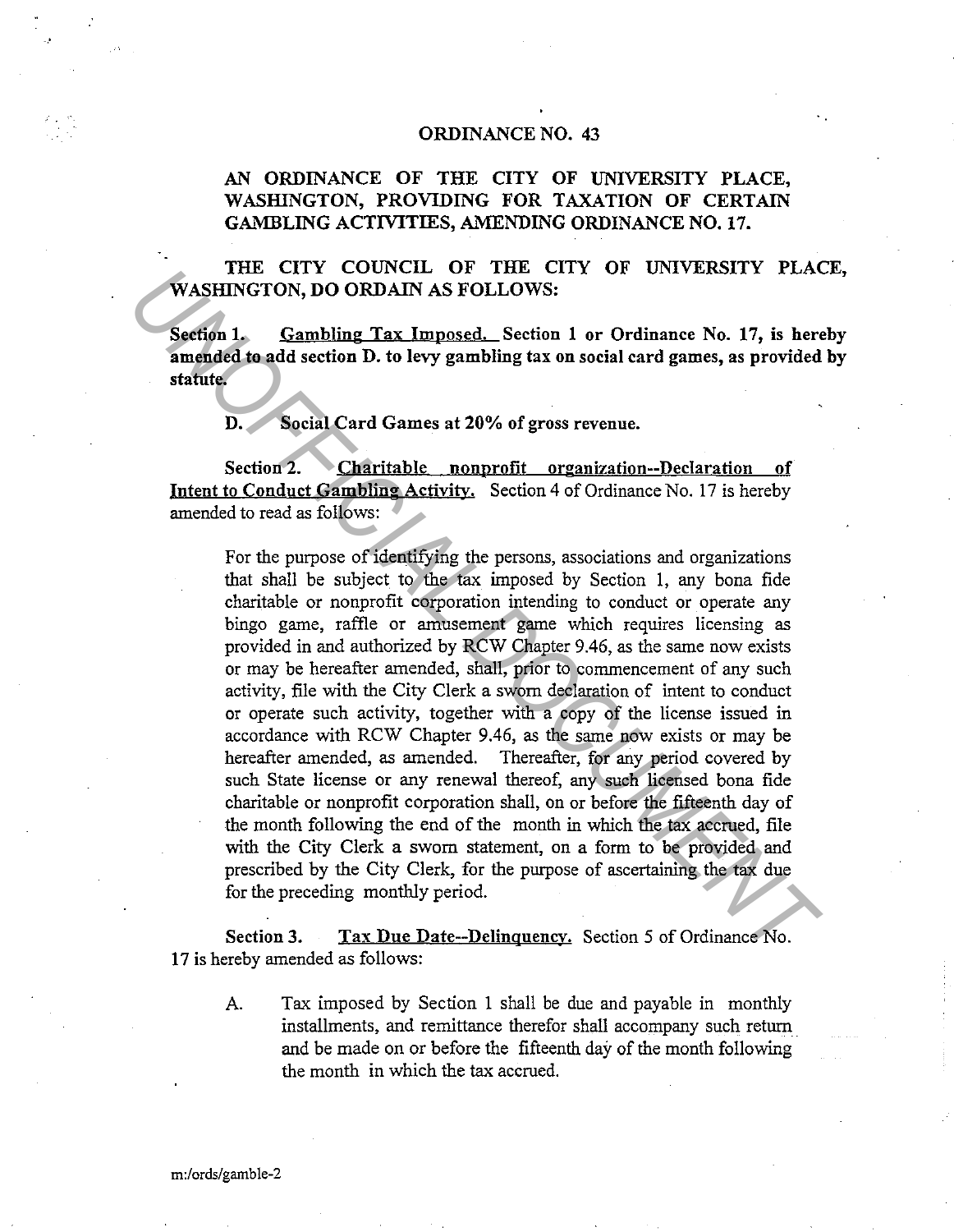- **B.** For each payment due, if such payment is not made by the due date thereof, there shall be added a penalty and interest as follows:
	- **1.** If paid 1 10 days late, there shall be a penalty of 10% added to the amount of tax due
	- 2. If paid 11 -20 days late, there shall be a penalty of 15%· added to the amount of tax due;
	-

·,

·.

3. If paid 21 - 30 days late, there shall be a penalty of 20% added to the amount of tax due.

**4.** If paid 31-60 days late, there shall be a penalty of 25% added to the amount of tax due.

5. In addition to the above penalty, the City will charge the taxpayer interest of all taxes due at the rate of one percent (1 %) per month or portion thereof that said amounts are past due. 2. In paid 21 - 30 days late, there shall be a penalty of 20%<br>added to the amount of tax due;<br>If paid 21 - 30 days late, there shall be a penalty of 20%<br>added to the amount of tax due.<br>If paid 31-60 days late, there shall

Section 4. **Effective Date.** This ordinance shall take effect on the official date of incorporation.

PASSED BY THE CITY COUNCIL ON AUGUST 14, 1995